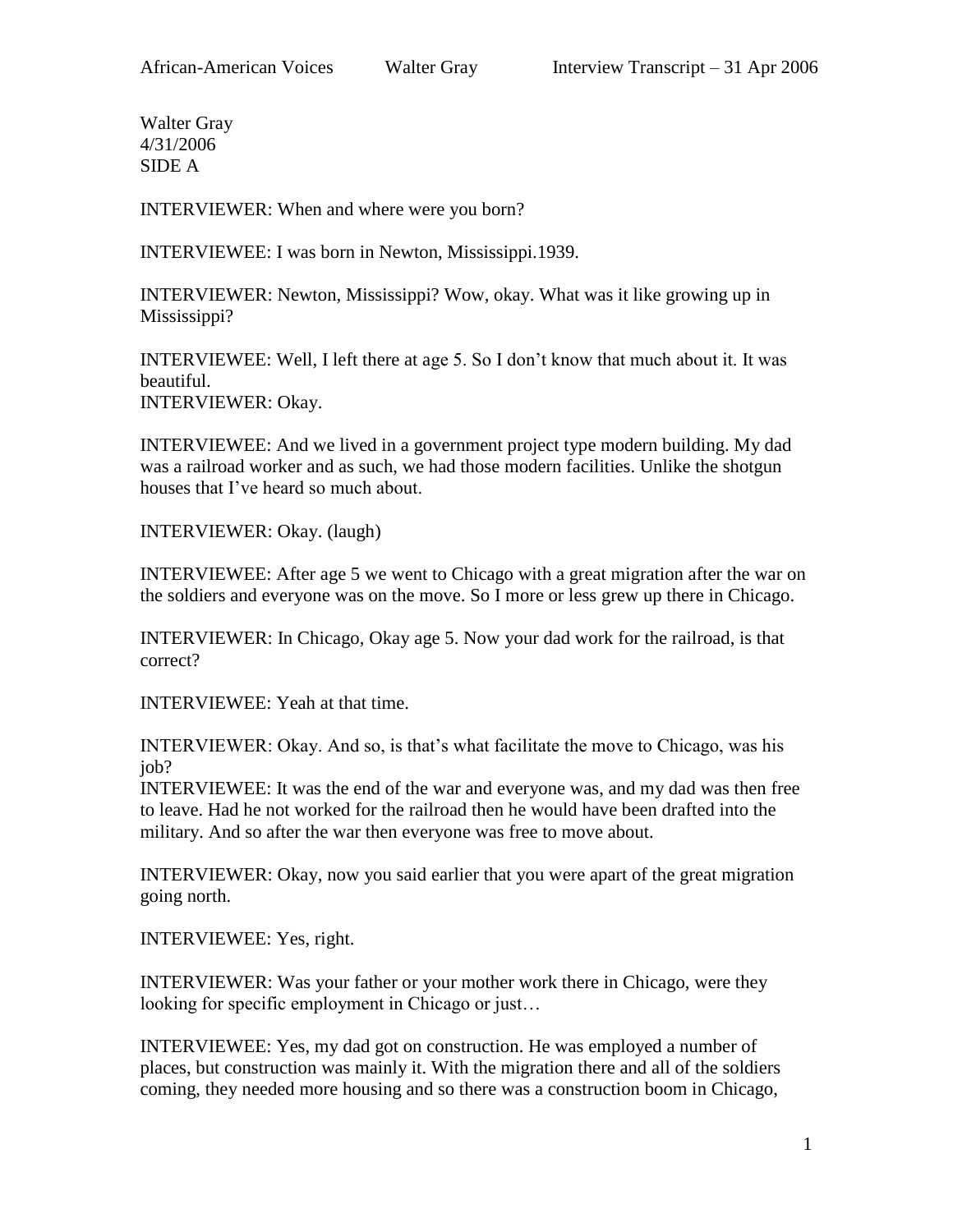hence the great suburbs that surrounds, that now surrounds Chicago was developed at that time.

INTERVIEWER: Okay. What part of Chicago did you live in and were you, I imagine you were in the inner city, were you in a rural area, or?

INTERVIEWEE: Yep, the south side. And as the people moved on from the west side to the western suburbs then blacks moved into those apartments and into those houses, and so we moved too. People progressed right along. So we went from the south side to the west side, and then the near north side. So it was an ongoing process.

INTERVIEWER: What was it like growing up as a child growing, the environment, your associations, describe the neighborhood what did it look like itself your community.

INTERVIEWEE: They were lower middle class, as the neighborhood filled up with disadvantaged people of course we were red lined and things with down, housing went down because people couldn't get loans. The banks didn't supply them with money so as soon as one neighborhood became dilapidated then people would move on and that's unlike Waterloo. Waterloo is more stable racially and it's not quite as much moving defector segregation in that sense.

INTERVIEWER: Tell me about how you got into the barber industry. Or not so much the barber industry, tell me about your first haircut.

INTERVIEWEE: My dad was the barber in the family; he cut all the kids hair. So during my graduation from grammar school I had my first professional hair cut. The barber just completely messed my hair up from what I told him, I gave him the instructions, and the guy just cut it the way he wanted to. So I rushed back home to re-cut it, I used my dad's clippers in order to take pictures for that afternoon. And so my brothers, cousins and all the kids in the neighborhood, they kind of like what I had did and so they wanted a haircut so I ended up that weekend cutting about three or four heads of hair and the next weekend they came back and so they started coming on a regular basis and I said well fifty cents.

# INTERVIEWER: Okay, fifty cents. (Laugh)

INTERVIEWEE: And then some of the dads started coming around and they were sending the kids there regularly. This was in 1954 by 1956 I had such a regular clientele that I literally went into business. In one of the side rooms, my mom allowed me to go in there and set up a barbershop. An I did that for the next three or four years, and in 1960 I has worked enough that I saved enough to go to barber school. I paid the first.

INTERVIEWER: Okay, hold up don't get ahead of me. Because this is good, your doing good, this is really good. Tell me how did you…so, did your father teach you, because you said he was the barber in the family.

INTERVIEWEE: He cut the hair in the family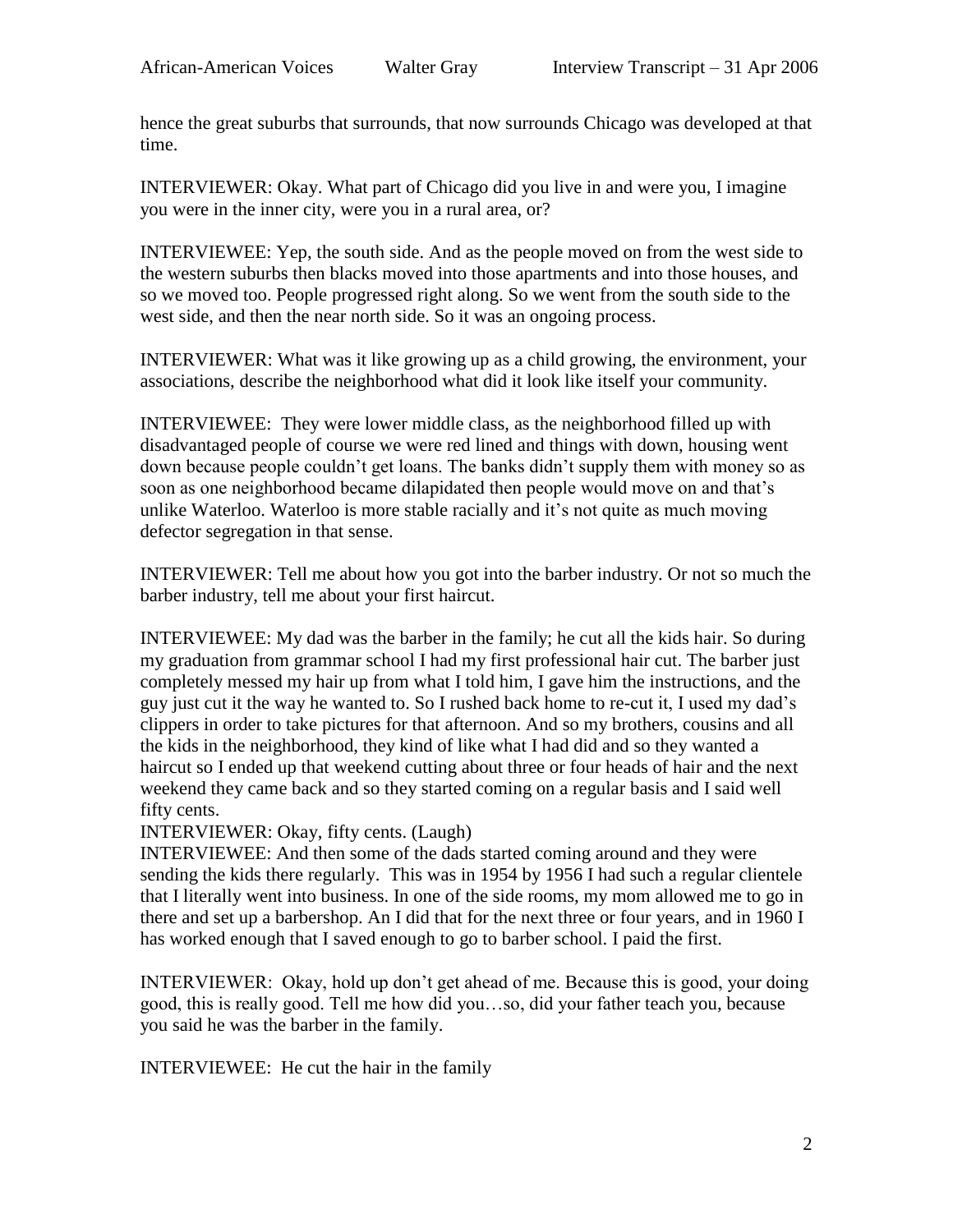INTERVIEWER: He cut the hair in the family. Okay

INTERVIEWEE: He wasn't a good barber.

INTERVIEWER: He wasn't a good barber. (Laugh)

INTERVIEWEE: That why my brother and every one elected me, but my mom was actually a better barber.

INTERVIEWER: So you parents cutting you hair. Was this a way to save money?

INTERVIEWEE: It was out of necessity.

INTERVIEWER: Okay

INTERVIEWEE: Economically we really couldn't afford to have four boys getting their hair cut.

INTERVIEWER: Four boys, okay. All right, so your mother and your father would switch off from cutting the hair and take turns. And you mother was the better

INTERVIEWEE: She was better at it.

INTERVIEWER: She was the better of the two

INTERVIEWEE: But, you know my father took charge, he thought it was the manly thing to do. But we preferred my mom.

INTERVIEWER: And so here you are, you graduate from… It was an eight-grade ceremony

INTERVIEWEE: Yes

INTERVIEWER: Correct, and you cutting your hair for the first time. It just naturally came to you.

INTERVIEWEE: Yes,

INTERVIEWER: Did it?

INTERVIEWEE: Worked at it. If its something you don't like then change it. Then work at it. That simply how haircuts work. It's not a trade it's a profession like doctors, lawyers, sculptures, you work at it until you get it the way that you think that it's right. And so you have to use your own talents in order to achieve that.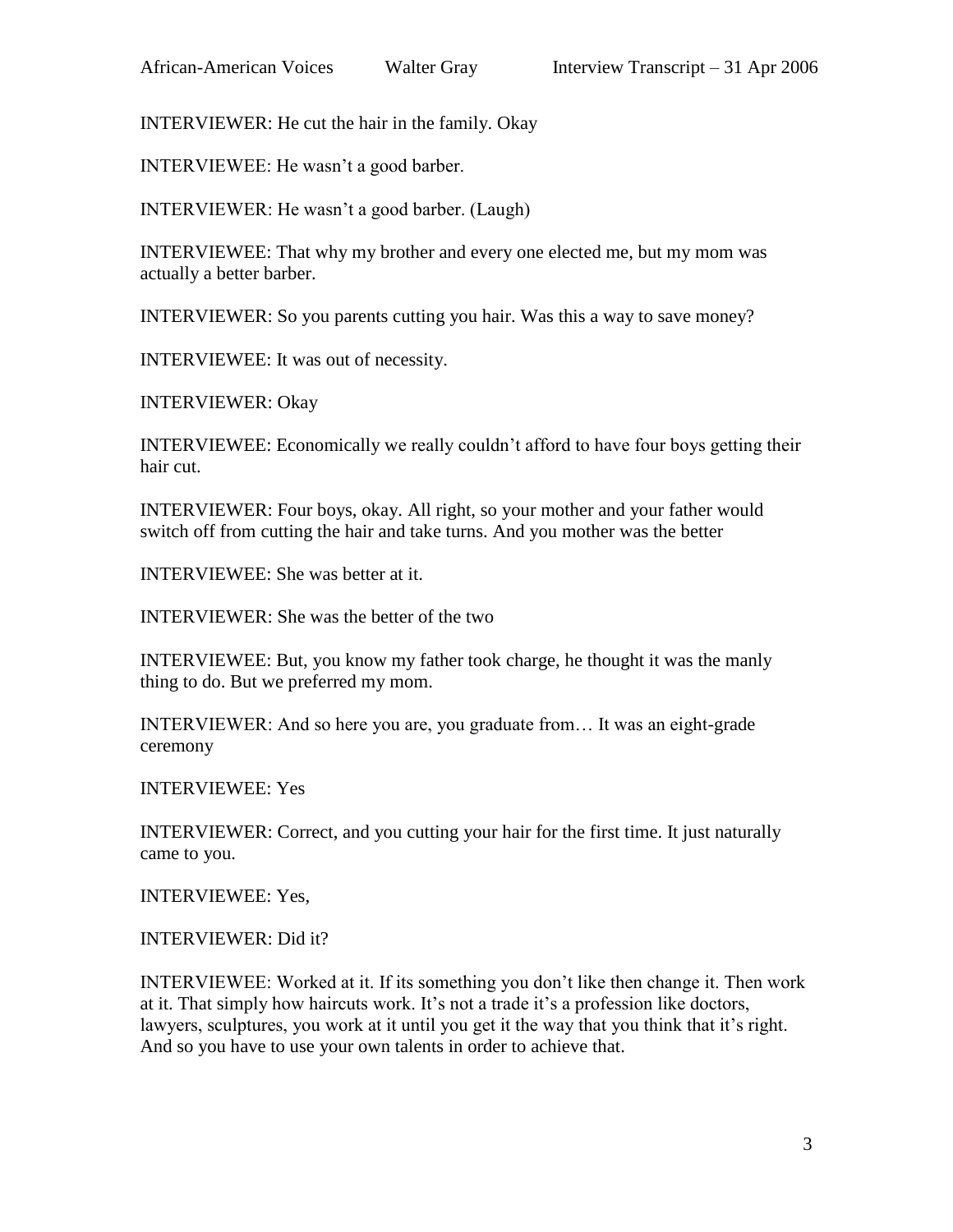INTERVIEWER: And so you said that you were cutting hair for people in the community, in the eight- ninth grade you were cutting hair as a youngster, a young teenager. Fifty cents a head.

INTERVIEWEE: Yes, fifty cents a head, yes. Did quite well at that rate. It was a way of supplementing my school money, but also I enjoyed doing the service you know cutting the peoples hair. You would see the joy on their face, they would really enjoy the haircut and so that was a motivating factor for me. Since I had the money

INTERVIEWER: how did your parent react to this, because you got people traffic coming through the house, right?

INTERVIEWEE: Yes, Well at that time people were unlike they are today, despite the fact that we were in Chicago, it was a neighborhood crowd there were family type people we all migrated from the south and so we had that southern atmosphere, family relation ship and so it wasn't the frightful thing that it is today, although it was in Chicago. So they didn't discourage me, in fact they encouraged me. Not only myself but my brothers too I kind of taught them and we leaned on each other for a little knowledge as to what was right or wrong. And so, all three of us kind of developed out own little talents.

INTERVIEWER: Now with the success at such an early age that you were having, with cutting hair, did you envision yourself being a barber, owning a business, you know growing up, owning a business and being successful at it?

INTERVIEWEE: Yes, I kind of visualized that after a while because I would go out and take various jobs but then mainly they would just be seasonal or something to that affect, especially for a young kid in the ghetto and so I always wanted to own my own business, and I saw were it might be possible because as I developed the skills and it was a matter of supply and demand if people keep coming with money in hand, of course then you realize that you have something. And if I went to school then I could increase my talents and increase the money and so yes it was a natural progression.

INTERVIEWER: Let's talk a little bit about that because you were going to school and you would make it legal. Everything you were doing you'd get the license. Tell me about that, where did you go to school at, when.

INTERVIEWEE:I went to Molar Barber College in Chicago; it was in fact the first barber college in the nation. It was on the downtown section, what they call the "tramp section" or where, the homeless people I should say they used to call them that, but the homeless.

## INTERVIEWER: okay

INTERVIEWEE: and we would cut the homeless hair, and because then the school would charge them very little money, if any sometimes. In addition to that, we would go to the hospitals the school would send the students to the hospitals and cut they peoples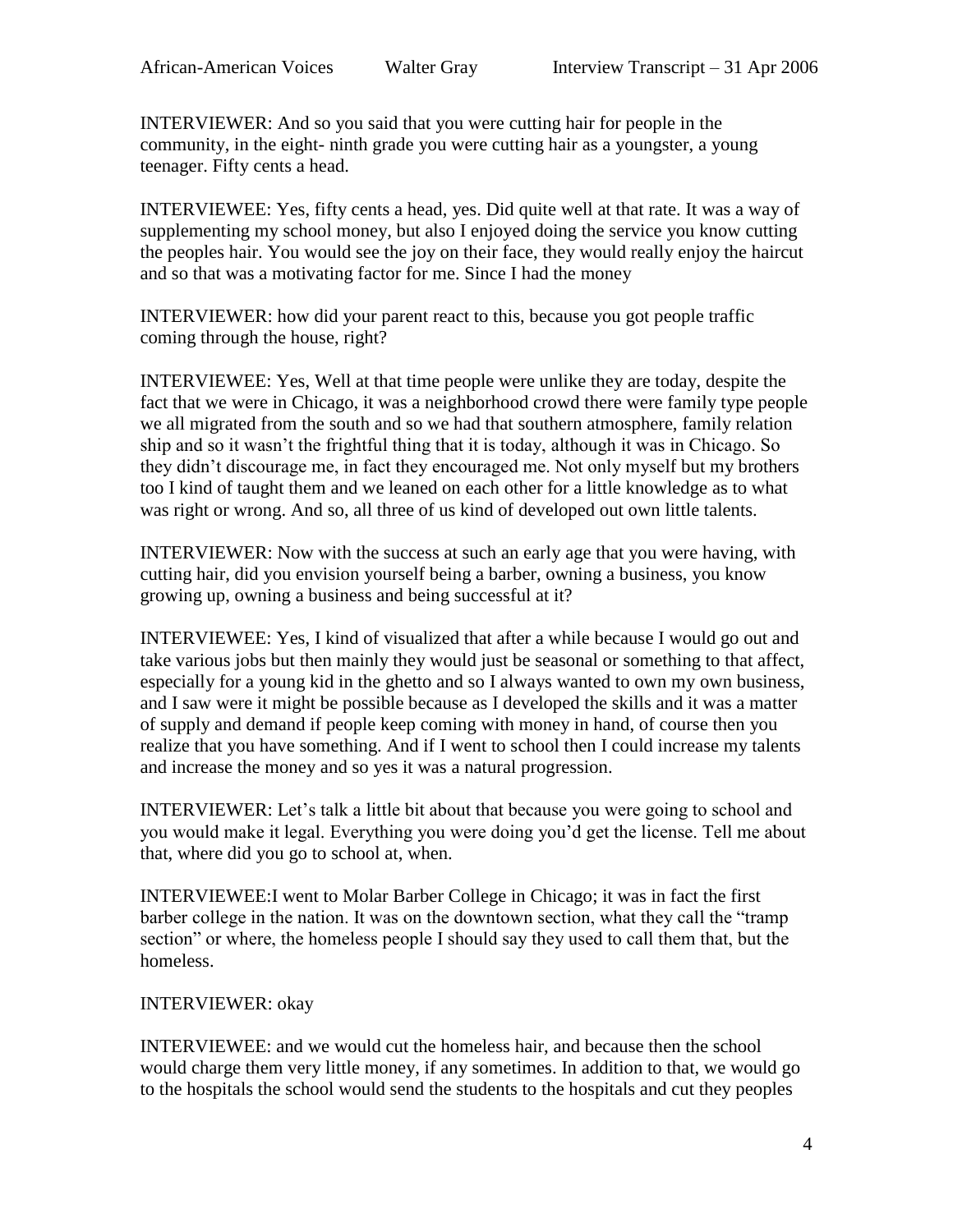hair there that needed it. And so I progress pretty fast out of the nineteen or twenty students that were there and I was the only black one and I had about half the clientele.

INTERVIEWER: Wow

INTERVIEWEE: I was doing hair at such a rate that I paid the first month or second month tuition. And I was given the rest of the course free because of the amount of money I was bringing in. Of course I had to approach them about that.

INTERVIEWER: Uh-huh, but this is good. (laugh)

INTERVIEWEE: So he says willing says yeah you can have the rest of the course free you just continue to do what you doing. An as a result I graduated.

INTERVIEWER: Around what time period was this?

INTERVIEWEE: this was in 1960

INTERVIEWER: Okay

INTERVIEWEE: So I graduated in '61

INTERVIEWER: Okay so you graduated in '61 and then right after barber school would you go work for someone else or would you go into business for yourself?

INTERVIEWEE: Well the owner of the school he offered me a barber shop, but I declined because I didn't want to work in that area and so I went to work for a fellow Ike Draper and he had a barber shop there and within a few months I was the manager and I managed that until I got drafted for the military. So I was the youngest guy in there, apparently he must have thought that I was the most honesty and wasn't going to "diddlydaddly" with his money. So I think that was one of the reasons not that I was the best barber at that time you know, but, I tried to be honest and straight forward with him and he apparently saw that.

INTERVIEWER: now you said that you were drafted into the military.

INTERVIEWEE: Yes

INTERVIEWER: shortly after that you'd be drafted it would cut your barber career short for that time period.

INTERVIEWEE: Willie it would seem so.

INTERVIEWER: Okay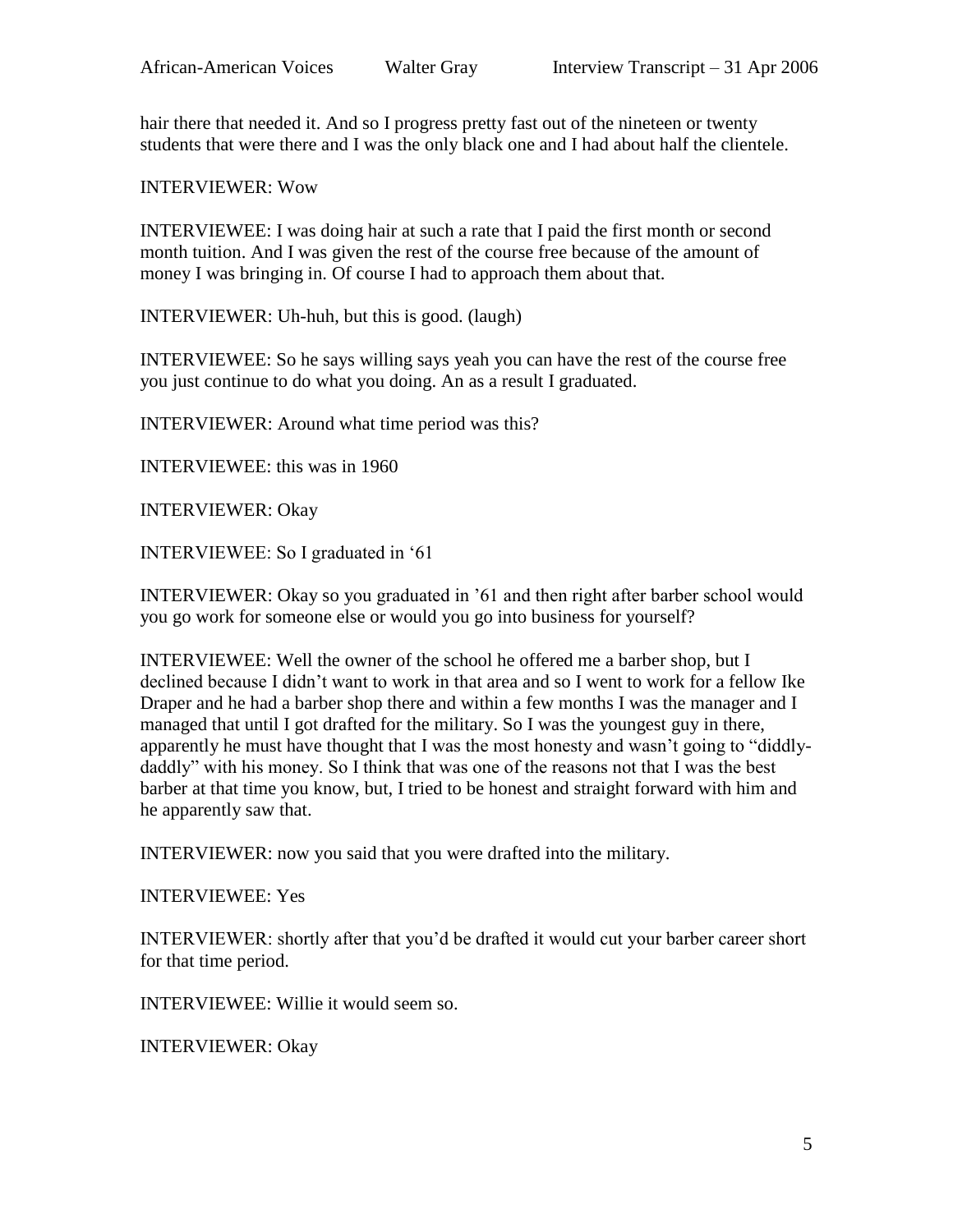INTERVIEWEE: But when I was in the military I became the battalion barber, that's the unit. The unit would have a fund that they would do recreational thing with so they set up a barbershop for me. And so I would cut hair from eight in the morning until about four in the evening, unofficially of course.

## INTERVIEWER: Okay

INTERVIEWEE: My job, I was a communication specialist, a field communication specialist. I very seldom worked that when we were in the barracks, but if we went out on field trips of course, then I did my communications job, but other than that I cut hair in the barbershop.

INTERVIEWER: Wow, okay.

INTERVIEWEE: That was privileged, that was a real privilege. Some people didn't like it you know but if you were set up by the company commander of course, there was nothing that anyone else could do about it.

INTERVIEWER: Right, so they could see your talent, he could see your talent, it was evident that they wanted you there you were good at it, no one complained right?

INTERVIEWEE: Well, it was two-fold. I was charging two dollars a head. I had access to so many hundred of people, that in the run of a month, I was making more that a captain. And so the army didn't really like for me to do that and hence that why they set it up so that I could work, during working hours under this program. They limited my take to about sixty cents a head and so that reduced what I was able to make. So they really didn't want me to make two thousand dollars a month and the captain was only making eleven hundred so that was one of the prime reasons that I suspected. But being a licensed barber of course, they couldn't really legally restrict me from cutting hair in the evenings in my own free time because electricians would do things or people with other professions like photographer would take pictures, and so I had the right also and I fought for that.

INTERVIEWER: Wow, so your experience would extend into service, this is great. So then once you would leave the service would you go to Chicago? Would you return to Chicago?

INTERVIEWEE: I returned back to the job, by law if you were drafted, were ever you were drafted from; that company had to then give you that exact same job back it was a requirement of the government. So of course, I went back to managing, stayed there a year then bought my own shop.

INTERVIEWER: Okay.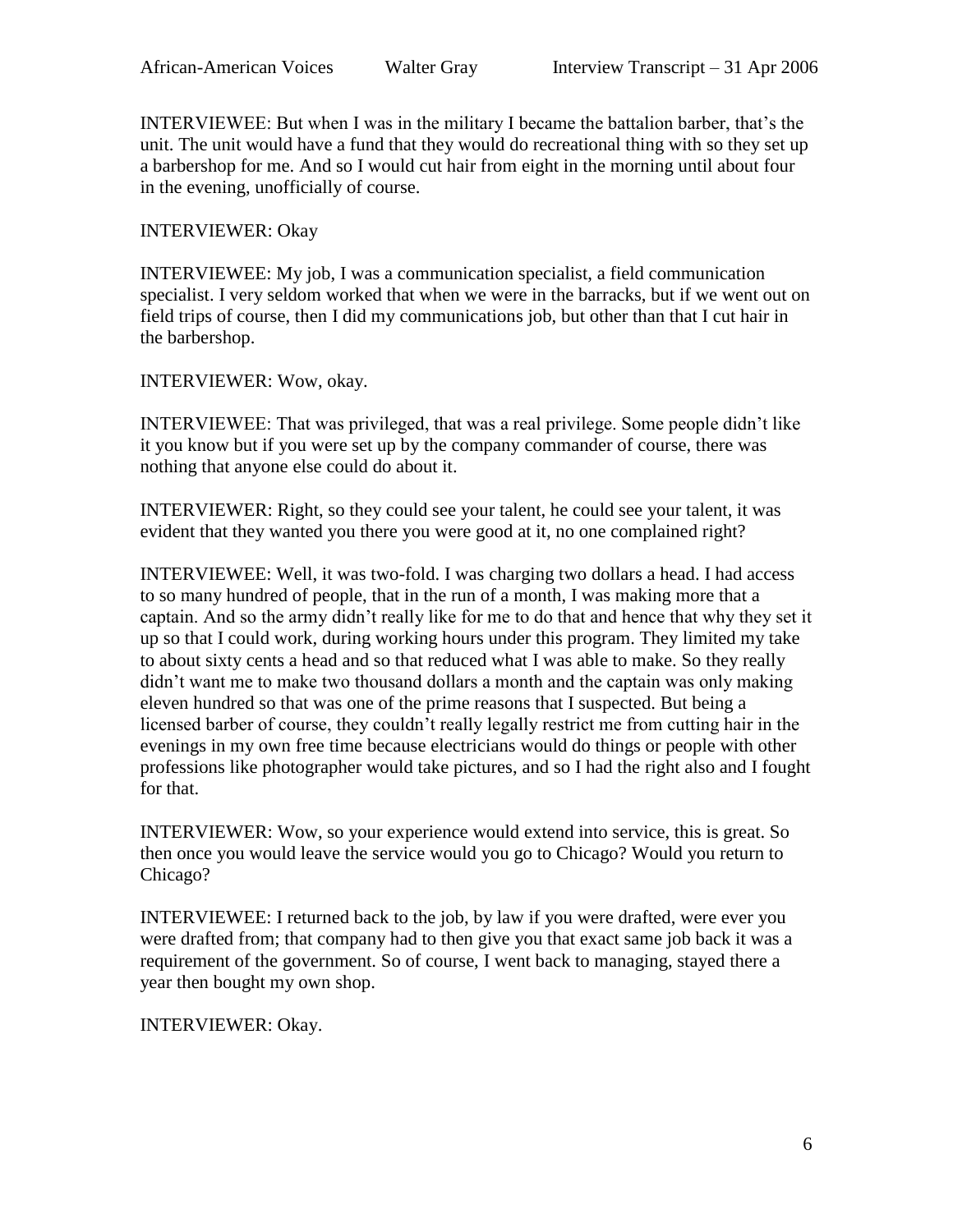INTERVIEWEE: But it I stayed there in order to just get my feet back on solid ground, look around and see what I really wanted to do, and I did; I opened up my own barbershop within a year.

INTERVIEWER: Wow this is good, so now here you are, your maintaining the experience of cutting hair then you would go back, then you would acquire more business skills, develop your business skills, then, tell me about Waterloo. Here you are in Chicago, what events would develop or transpire to cause you to leave Chicago and come to Waterloo.

INTERVIEWEE: Yes, interesting. The natural came into vogue and Jackson 5 had the big natural so every body wanted one. People didn't want there hair cut, they wanted more hair. I looked around, this is five or six years later, decided that it's time now to maybe go somewhere else while there a lull in this business and my wife had, at that time I had gotten married.

#### INTERVIEWER: Okay

INTERVIEWEE: My wife had a friend in Waterloo. I brought her here for the weekend, we got here Friday afternoon and I was going to go back Sunday morning but I like the place, it had a charm about it, it not the best looking place. I kind of like the people and the surroundings and so, and the opportunity of working a John Deere was another draw for us. SO I rented a house rented a shop, and went back and my mom say, 'Well boy did you go crazy, you took you first vacation-like, and you gonna leave" So she though it was kind of foolish on my par, but I saw something hear and it turned out to have been true. I'm very happy and I'm happy that we made the move.

INTERVIEWER: So, we have the Afro and the curl. Is that right?

INTERVIEWEE: Yes, the Afro and then the curl

INTERVIEWER: Okay, we have the Afro to thank then, the Afro, or the natural hair you call it then. (Laugh)

INTERVIEWEE: The natural or the Afro, yes

INTERVIEWER: To thank for having you come to Waterloo. Also you said John Deere was an attraction, an important attraction for you

INTERVIEWEE: Yes, yes absolutely.

INTERVIEWER: What would you do at John Deere and how long would you work there?

INTERVIEWEE: Well, my wife got on she was a librarian, I got on, they kept turning me down. At that time the political situation and the economic situation was in a down turn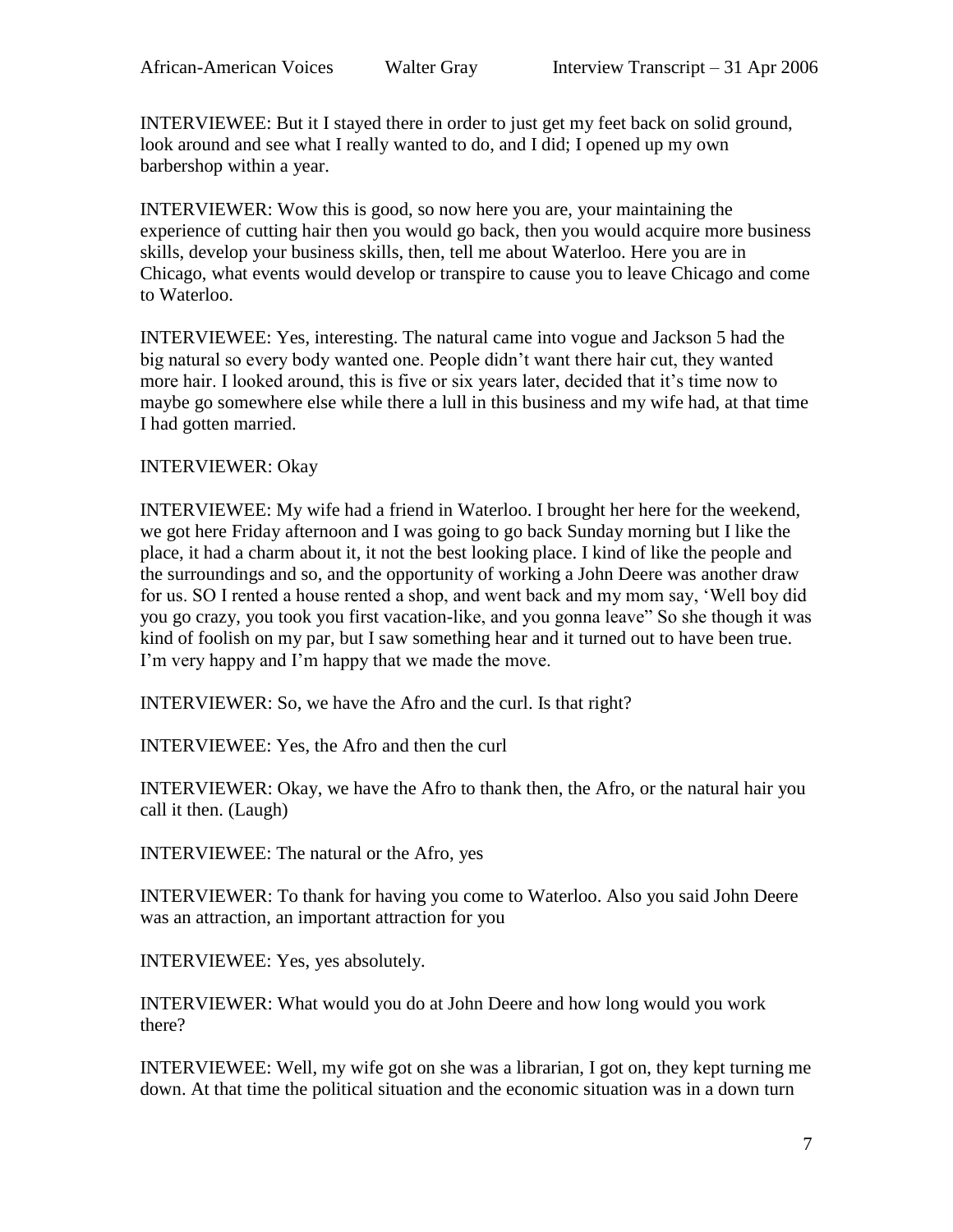and John Deere was laying off. But, they had set up a shop that they wanted cleaned up, it was an experimental shop, and I heard that they were hiring individuals for that, it was just janitors, and I applied. I had to have that application in for about a year and the general knowledge around Waterloo was that is one member of a family worked at John Deere then they never hired anyone else, but I approached the individual about my application and he said " Well yes there are some jobs, because janitorial, but you are over qualified for that Mr. Gray, I wouldn't dare offer you that" and I was working out at Mart and Marietta in La Porte City and I was making 7.95 and I asked him how much did it pay and he said it was paying roughly about 10.50 so I told him I would take it for 10.50 then he repeated that I was overqualified I had my own business and they didn't think that I would be happy to mop a floor. So asked them I asked them, check my DD-214, that's my discharge paper stating that I had good conduct and it was in the best of view and that I was qualified because as a military soldier I had mopped a lot of floors had KP and that if I successfully completed that then I could work as a janitor for myself especially for that much more money. And he said, he just kind of shook his head, and sat back, so I told him " I will sue you personally." If I didn't get this job or wasn't considered for it and I would sue John Deere also. I was serious about that. And the next Monday I was called for the janitorial job and the rest is history.

INTERVIEWER: Now during your time there, it's my understanding John Deere was known for laying off, for the lay-offs, and a lay-off would hit, correct?

## INTERVIEWEE: Yes that correct.

INTERVIEWER: And this would be the point in which you would to the barber business, this would be the event that would lead to a permanent stay into the barber business.

INTERVIEWEE: Yes that correct. Three years later they laid off not only myself but ten thousand other people. They had roughly eighteen thousand people working here in Waterloo and ten thousand of them got laid off immediately after the President Regan took office thing took a real economic down turn. So, I looked around I decided to go back into barbing at that time. I volunteered for a lay-off. I took an early lay-off and about a year later then people began to get laid off in mass.

#### INTERVIEWER: Wow

INTERVIEWEE: By that time I had set up the barbershop knowing that these people were going to need haircuts and they were going to be out and the stores fronts and the business opportunity would dwindle if I waited. That why I got out early, set it, it became successful right off the bat. As I cut one individuals hair then they would tell people about it, or someone would ask about how their hair looked ant ask who did it. I also to stimulate interest had the storefront on Fourth St. I would put out building material I covered all the windows with paper and they would ask, "What's going to be in there? What's going in there?" And I'd say well you going to have to wait till I open the doors. And so rumors were flying all around the neighborhood. "Well, it's going to be a jewelry store, maybe it's going to be a little photo shop, or and then some would say a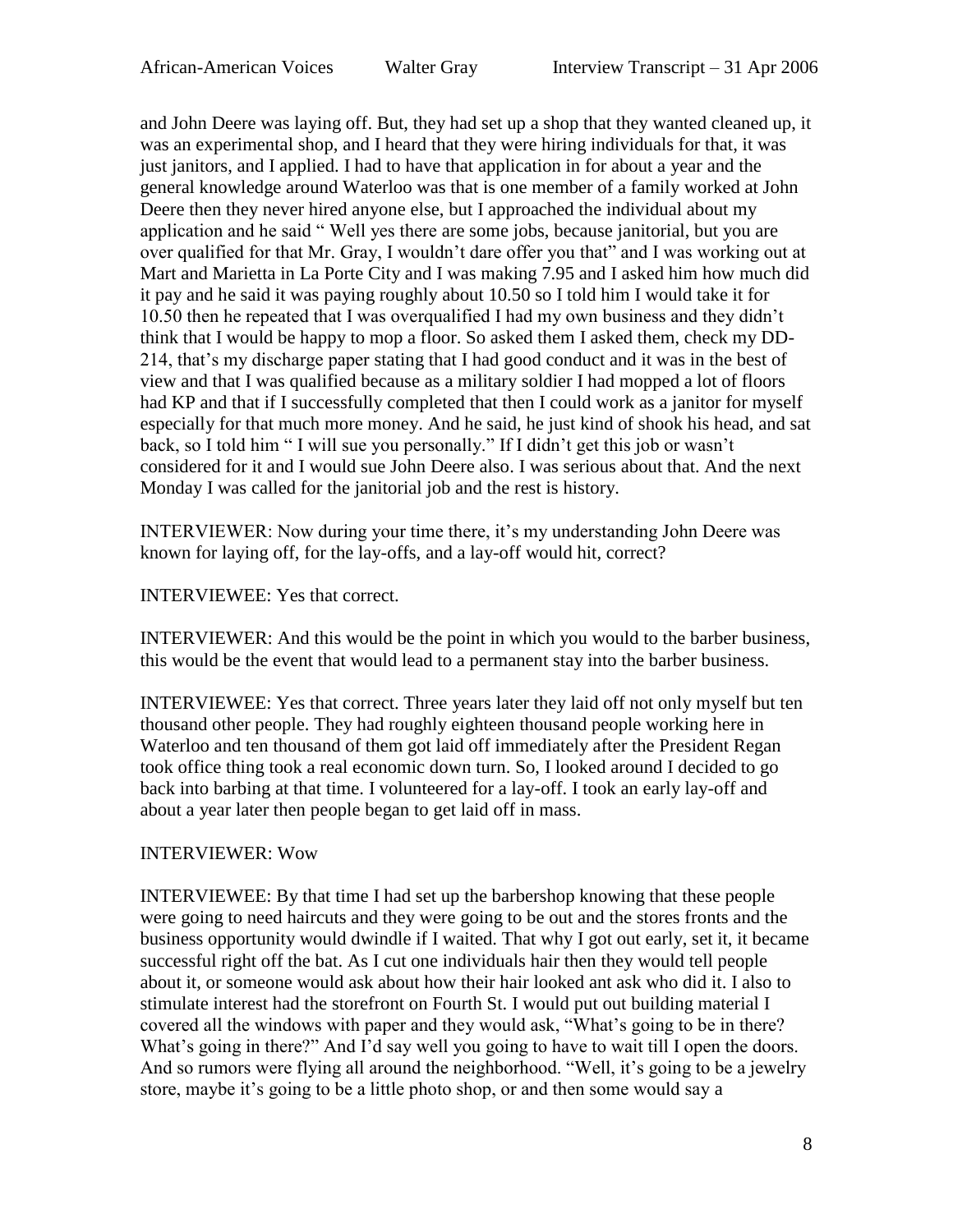barbershop" so they would stop and ask, "Well what's going to be here." Because Waterlooians curious about there neighborhood anyway and so I just let the rumors fly and that peeped the interest of most the people in the neighborhood. So when I opened the doors of course, the people that said barbershop were eager to prove that point, you know so free advertisement more or less and I think that another reason why it kind of took off real fast. We worked hard at it and that kind of kept it going.

INTERVIEWER: Here you coming to Waterloo, you open a barbershop, there's already barbershops that were existing, for example Peps barbershop.

## INTERVIEWEE: And Fraiser

INTERVIEWER: And Fraiser's. So here you are you some in setting up your shop. What do you think about your competitors? You know, Pep, did you ever confide into him for any advice? What about Fraiser, did you ever confide in him or ask him advice, did you ever work with him or anything like that?

INTERVIEWEE: Well I had, gone to Mr. Fraiser prior to my going to John Deere and he said he wasn't interested in hiring anyone.

#### INTERVIEWER: Okay

INTERVIEWEE: Well, with Pep, after I got laid off I went to him, I asked about employment working with him and he had a saxophone and he would just play on the saxophone he wouldn't say very much, especially after he found out I was a barber. In fact I went back a couple of times and he just played there and he looked and he didn't day to much and I kind of had the idea that maybe I should just really go ahead and get my own shop right away. That was the motivating factor. In fact I told him if I don't work I here I'll work somewhere else

INTERVIEWER: and you did

INTERVIEWEE: and I did I opened up down the street

INTERVIEWER: What was the address? Because I remember going to that shop

INTERVIEWEE: 1611 east Fourth Street

INTERVIEWER: 1611 east Fourth Street, I remember next to the church right?

INTERVIEWEE: It was in the gas station old BP oil company building it was office portion and we did quite a bit of business because of the gas station and we added to the gas station and they did quite a bit of business because of the barbershop, So it was a hand wash a hand type of thing

INTERVIEWER: That's right, that's right. Okay so you're at this location how long?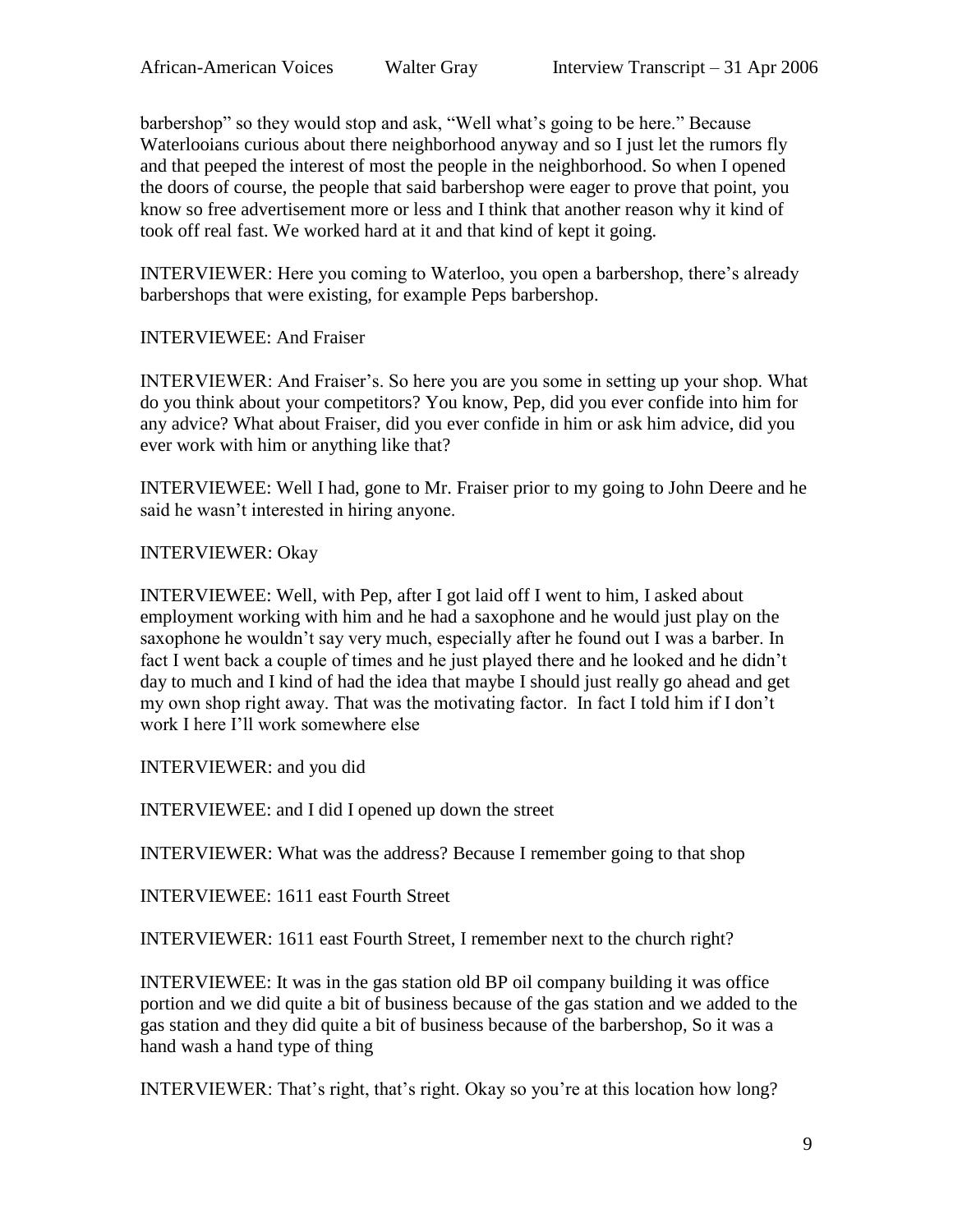INTERVIEWEE: From '83-'93

INTERVIEWER: Okay, and then you would expand! I know because you would be there for one time, then you would relocate, then you would expand so you had obviously a lot of success. Where were you located when you began to get a handle on the market as far as the clientele?

INTERVIEWEE: Well my daughter, went to beauty school, barber school first, and then beauty school and she was coming out and so I saw a need to expand, I needed more room and I bought the location at 211 Linn, that's Linn and Sumner St., Expanded it put in parking, there was no parking there was dirt there in that facility, revamped the building and just improved it. My daughter now operates the beauty shop side and I operated the barbershop side.

INTERVIEWER: This is good. So would you be her inspiration. Here she is, she going into the same line of work. Would you teach her anything would you inspire her? Did you nurture her?

INTERVIEWEE: Yes! Well I refuse to let her have the free periods in high school. She had a couple of free periods and basically all they going to do is boys are going to throw spit balls at you and girls are going to sit there and file there nails. And I went to the administrator and asked that, could she go to a barber school during these two periods of time and have credit for it and they said yes if I paid for it. So, of course I paid for her to do her senior year, those two credits in barber school. I knew that she wanted to become a beautician, but I wanted her to learn barbering also first step and at this point she's one of the most qualified individuals in not only in Iowa but perhaps in the Midwest. She grew up in the barbershop. Literally, in the barber chair stuffed with pillows and so she's got a natural talent for hair. She can cut short hair. She understands long hair. She can shave. She can sharpen razors. Few barbers can actually a sharpen razor the old fashion razors so she knows the business from top to bottom she's very, very good.

INTERVIEWER: So not only were you teaching her, inspiring her, molding, and shaping her to become a great beautician-barber you also worked with other youths in the community who have gone on and started their own businesses, learning from you, studying underneath you. Tell the about the gentlemen… tell me about two people that you've studied or mentored in the industry.

INTERVIEWEE: Well, Trent is one he's got his own barbershop. Bob he came by for...He worked in the shop a couple of weeks he wanted to kind of learn a little bit more. And then there were barbers in Cedar Rapids that came down I would tutor them a week or two.

## INTERVIEWER: Okay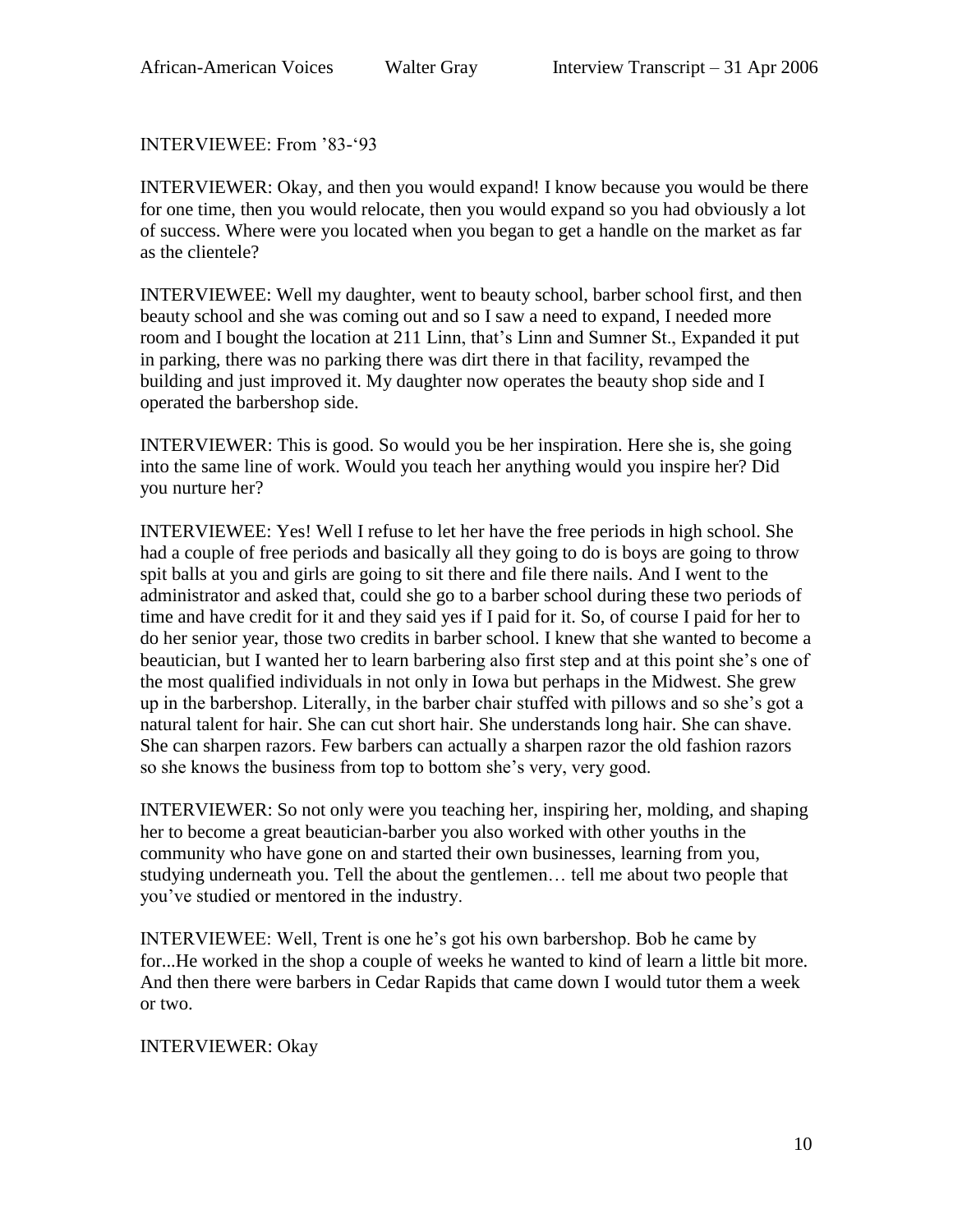INTERVIEWEE: There's…who else is there? There are a number of people... Chris Dickens he was a barber that worked there. He was in a program, a school program and he wanted to.... I encouraged him to go into barbering and I hired him. There are a number of individual that have worked in the barbershop over the course of these years.

INTERVIEWER: Tell me more about Trent. I met him very interesting guy I remember when he was in the shop working with you. Now he's on his own independently. What was is like working with him? What type of guy? How would you describe his character, attitude, and his work ethic?

INTERVIEWEE: Oh, very bubbly. Very funny. Trent is a very comical but yet a serious young man. He's very dedicated to what he is doing. Very nice person.

INTERVIEWER: Let's talk a little bit about Eric Thompson. He's working with you currently. He's one of your barbers working for you, working with you.

INTERVIEWEE: Yes, Eric has been with me about eight years now. He's the manager of the barbershop. At this point I'm doing less work and I'm looking to retire and so he's kind of taking the lions share of responsibilities in the shop at this time and also he just kind of looks after things

INTERVIEWER: Okay you teaching him the business side of it. Make sure he learns the business side of it. This is good. This is good. Obviously he is having a lot of success there, working with you generating a lot of business. In fact I know you guys generate business or you have always generated business across the state. People have come.

INTERVIEWEE: Oh yes. Well I also want to talk about another young man. Roderick Higgins, he's currently working with us also. He just started working with us a few months ago, but his business is taking off. He's doing a great job and as a result he gaining a lot of customers. We've always attracted people from around the state. From Sioux City, we've had people come in, from Cedar Rapids quite a few of those individuals. In fact I had a shop there and tried to encourage barbers to go and work there and I maintained it for about a year and a half but no one was really interested, from here leaving going there, so I eventually closed it. We had people from Minneapolis; many of the Waterlooian that spread out to these neighborhoods or different localities always come back. Cedar Falls, you know, we have all those people. So, yes, were not short on customers.

INTERVIEWER: I know! (laugh) because I've heard of people in Des Moines who would come…

INTERVIEWEE: Yeah, Des Moines also.

INTERVIEWER: they would come for a special occasion if they had to get a perfect haircut they would make that trip for Des Moines, they would make it from Davenport. I had friend who went to Saint Ambrose who would come to get that perfect hair cut.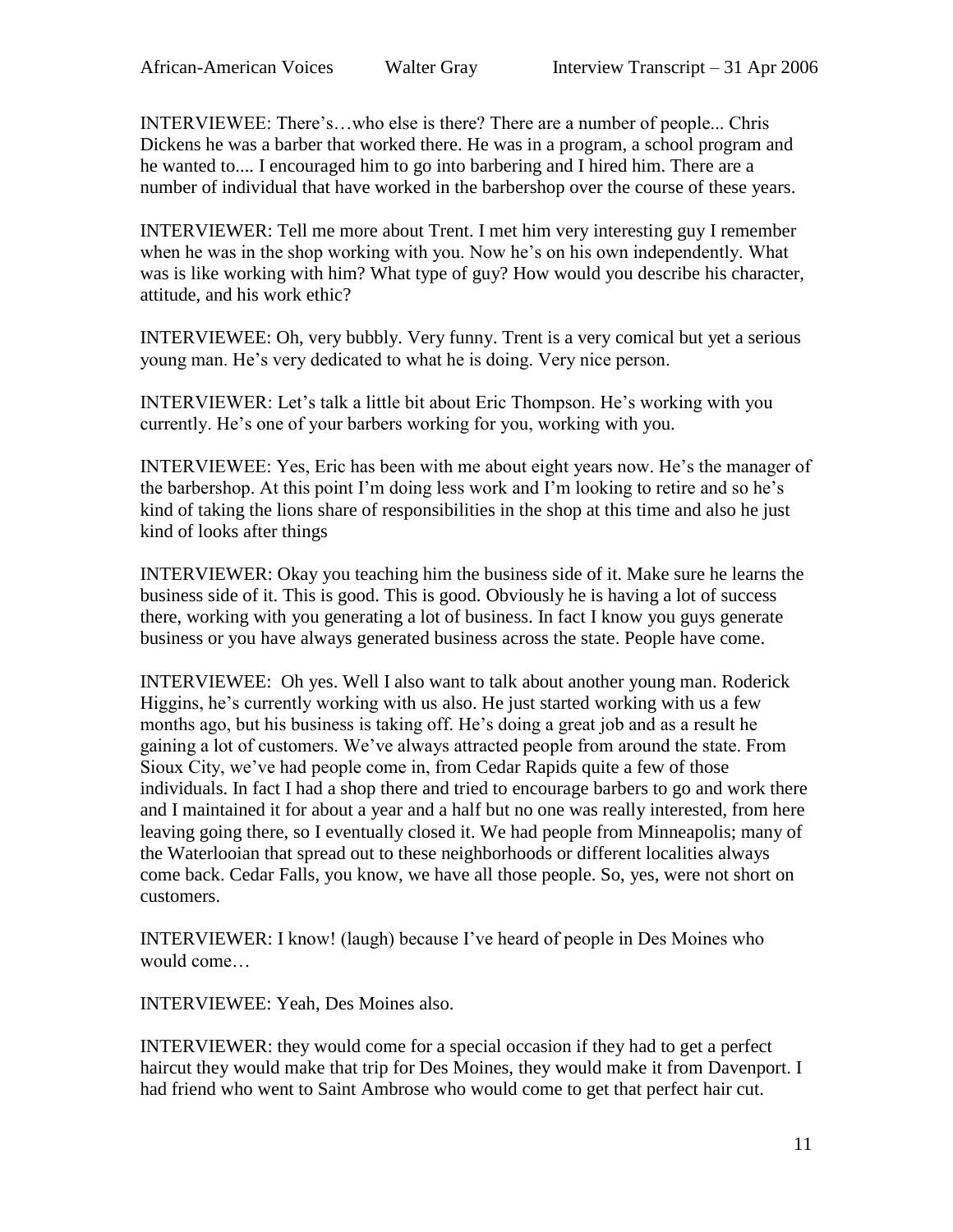INTERVIEWEE: Well, thank you. We try hard. We don't know if it's perfect but were not lacking on trying and that one of the things that I think people realize, that we put our all into it, you know, we give them their moneys worth.

INTERVIEWER: Let's talk a little bit about some of… you got some of the community leaders that come into your shop. Who are some of the social leaders, excuse me, political leaders, educators from the community who come and visit.

INTERVIEWEE: Basically, at one time or another all of the individual in Waterloo, have been through. I really don like to mention names because if you leave someone out of course you can hurt feelings. But…

INTERVIEWER: Okay I respect that. (laugh)

INTERVIEWEE: I will throw out Walter Reid he just left he was a prominent customer. His wife brought all the kids, each one that was born she'd just bring them to the shop and so we've cut that families hair. Mr. Porter, in fact I just visited him, I go to his house now to cut his hair. He was such a support of the shop he would advertise things for us and we would support the radio from the inception. So I'm very fond of Mr. Porter and hope that he can recover and be back with us in the community. There are a number of individuals

INTERVIEWER: Okay, You mentioned Walter Reid. Great guy, I've been to the barbershop with him at the same time. Real good guy in fact he is one of many people who are on your wall of fame. You know you have this wall here with these photographs, newspaper clippings of people in the community who are doing things. What inspired you to create the wall and what does the wall mean to you?

INTERVIEWEE: Well, people in the community really didn't have an outlet, they would accomplish many things and so I started posting little things from the paper and it kind of grew out of that now I've got a wall full of things and I'm encouraged to take it down and change it from time to time but sometimes I don't do that as often as some people would like. Yes, I try to have the current points of interest up there especially about personality I like personalities and there are a number of things on that board I've noticed you looking at several times.

INTERVIEWER: Along with the wall you've got… The wall is a good centerpiece. I like the Wall. I think it's a good idea. Let's talk a little bit about an article, and article in The Courier titled *African American Perspectives.* They previewed Eric Thompson, one of your barbers…

# INTERVIEWEE: yes

INTERVIEWER: He made front page. A real nice shot of him cutting another gentleman's hair and the dialogue, the article is really focused on some of the dialogue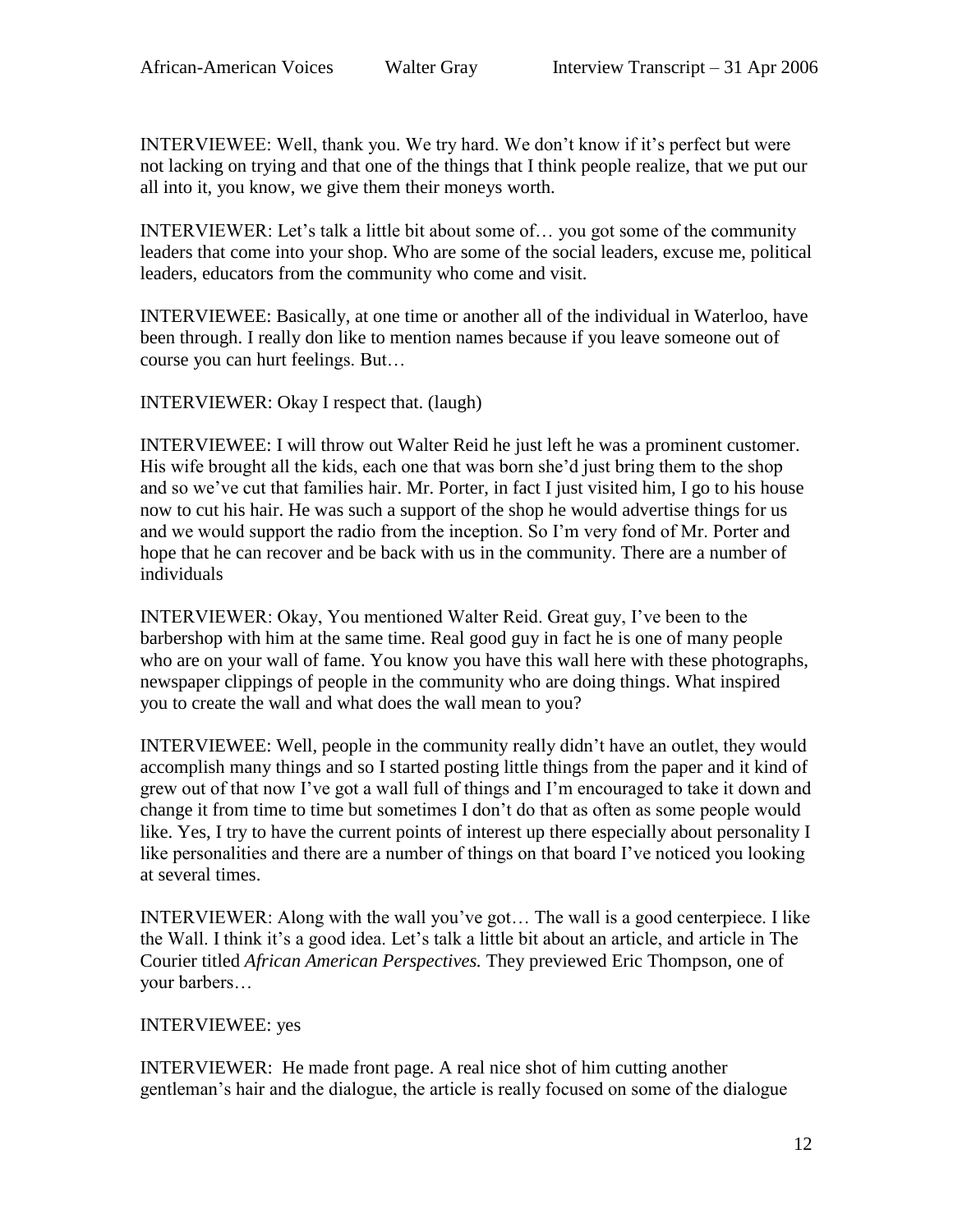that takes place in the barbershop. We've known that the barbershop, especially in the African American community, it's kind of a hub or center for conversation and dialogue, in expressing ones ideas, while you waiting for your haircut. Tell me about some of your opinions, why do you think that is, why do you think that the barbershop is a setting were people can express themselves.

INTERVIEWEE: Well it's a natural gathering especially for the black community. It's one place that they can come and meet and discuss current issues, the problems, it's a place that they can relax and so that's one of the reasons why it's a hub in a sense, rather than just a tavern. You know people they discuss all type of things and friend meet up, or associated that they wouldn't see in other setting they can see there in the black barber shop. That one of the reasons why I wanted a larger shop, also because the one on fourth street was small. But at the current location its large enough that an individual can watch T.V. and not be disturbed or another group can talk and several people can sit there or there's a section were an individual can read magazines and the paper. It's kind of an allin-all for the black the community and plus get there hair cut at the same time. People naturally gravitate to a black barbershop it's not only a black barbershops are hubs but all barbershops are hubs. It's American traditions and America seems to love their barber shops. And Waterloo is no exception.

INTERVIEWER: What would you say would be the key to your success? Why does you barbershop stand out from the others and competitors.

INTERVIEWEE: WE are sincere, we work hard, we really try to listen and to cater to people we try to give them their moneys worth. It's a relaxed atmosphere. In today's world of course we know that there are bad elements in every community but I try to minimize those types of things in my shop. Everyone is invited, but I try to minimize rough talking or cursing, or anything of that sort so that people can relax. We have church people we have people from professional individuals so everyone feel free there. I try to discourage people from hanging around it's not always possible

END SIDE A

START SIDE B

INTERVIEWER: Were going to transition into another set of questions here… that … forgive me Joyce! (laugh)Were going to transition into another set of questions here. There's some important issues I wanted to discuss with you but I didn't quite tie them into the discussion as I wanted to as I had planned to. How have you perceived yourself as and African American in Waterloo or in the Cedar Valley?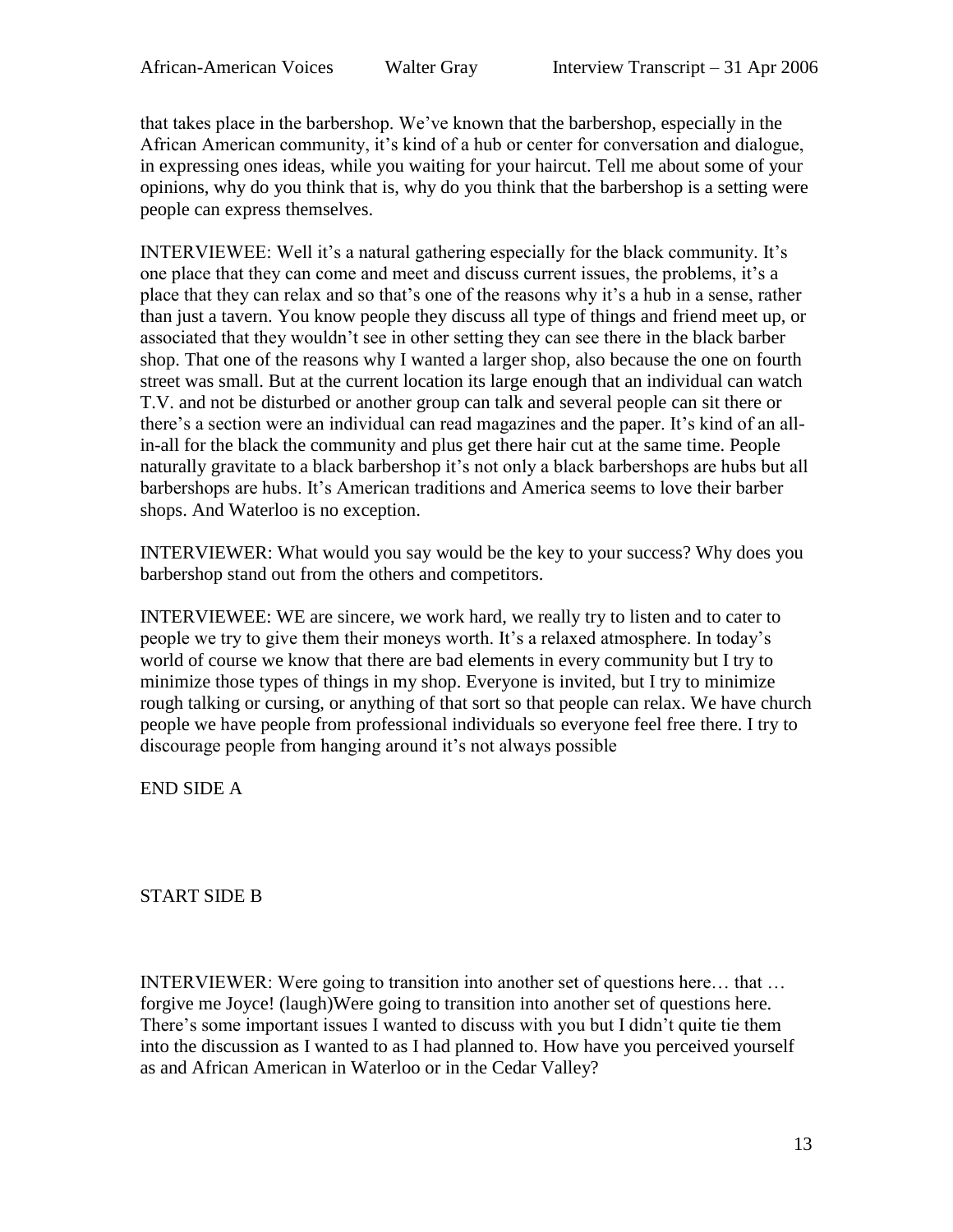INTERVIEWEE: You need to explain that a little bit more

INTERVIEWER: How does Walter Gray perceive himself, your identity? When you're among the community how do you separate yourself from others in the way of your identity, a label, how you are structured, how you present yourself whether it be a business man or just a community… citizen of the community?

INTERVIEWEE: Well, I try to be a first, good neighbor. Me and my family and as a business person I try to be an honest individual. Socially were Jehovah's Witnesses, my family and I, so we to live up to bible standards that's our base and so we try to promote integrity, honesty and we encourage that with some of the young people that come into the shop. Many young people lack direction and to the extent we can, for those who seem to listen we become surrogate parents or role models to those individuals and we've been quite successful in influencing young people we've had individual come back from all parts of the country. When ever they come they want to stop in at the shop just to rub elbows again or touch bases. I definitely see the good influence that we've had on a lot of people.

INTERVIEWER: How has intergenerational communication helped you to keep your African American identity? Intergenerational communication, with your daughter or grandchildren to keep them focuses or in tune with their African American identity

INTERVIEWEE: Well we don't have to work at it.

## INTERVIEWER: Okay

INTERVIEWEE: It's a family tradition. WE adhere to certain principles, we work for common good. The shop not only is a hub for the community it's a hub for our family. So our life kind of evolves around that with my daughter being in business with me so the family get together we go in a we clean, we do mainly the cleanin and we'll do the outside work, the grandkids join in and so it's kind of a family project. It's on going

INTERVIEWER: Okay. Is there any conscious effort on your part or your wife's part to make sure that your grandchildren or any of your children in general are aware of their cultural heritage or background? Is there any conscious effort on your part to do anything like that?

#### INTERVIEWEE: No

INTERVIEWER: There isn't? Okay alright it's tied in with the family, the family arrangement is the key.

INTERVIEWEE: It's all tied in with the family. Were very concerned about being neutral they realize who they are but what we want them to be is good citizens and apart of the community be it black or white and we encourage them to be the very best that they can be, and happily. They are very good kids by in large.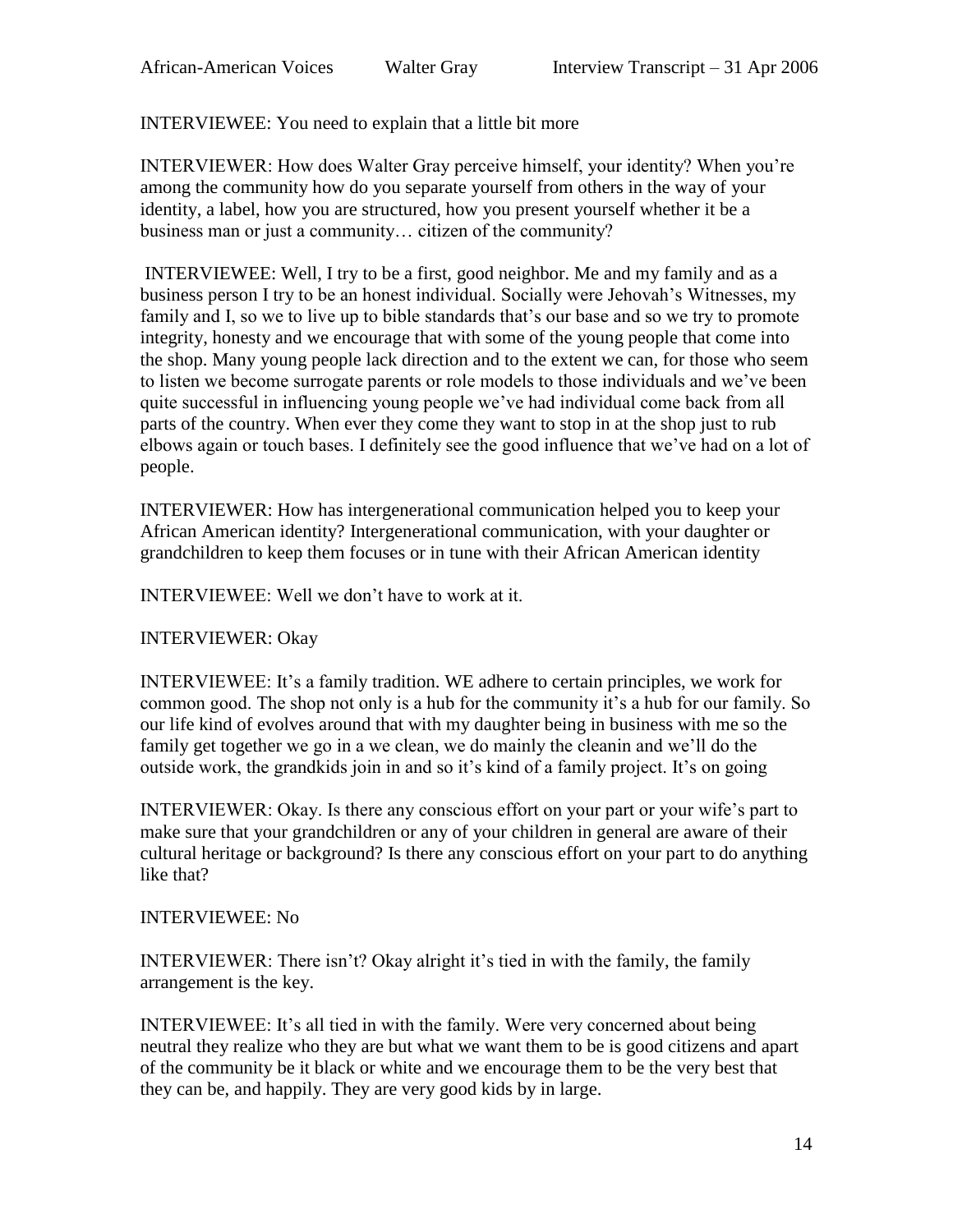INTERVIEWER: Okay, alright, what communication channels, such as the radio TV internet that is used to connect the African American community.

INTERVIEWEE: Early on it was KBBG, You know it was prominent in the shop. Right down today, but then there's the new program radio station that on 101 some of the young ones like listening to that also so there's a natural flow or natural connection in that. We don't limit ourselves to that, I like some of the Cedar Rapids talk shows. There's people that play toe old rock-in –roll out of Cedar Rapids so we tune into that. We don't limit ourselves to any particular thing.

INTERVIEWER: What would you say is the difference between KBBG and KBOL, your right, the 101-POINT-1, I think?

INTERVIEWEE: Point, yeah

INTERVIEWER: yeah, I think, but yeah what would you say is the difference between those two, because they're both African American stations, African American owned and operated.

INTERVIEWEE: yes

INTERVIEWER: What would be the difference?

INTERVIEWEE: Well KBBG is traditional. It has the church, it carried the church and so does 101 at this point, it carries new for the neighborhood, for the black community, both. But the 101 caters more to young people, I would imagine, because they play more updated young-type songs. But both are important, and both are play and I think listened to by young people.

INTERVIEWER: what resources would you say within the Waterloo, in particular the east side, the African American community, what resources exist or are there that reinforce or maintain the African American identity. You mentioned the radio station, definitely I would say, would you agree?

INTERVIEWEE: yeah, the radio station, Jessie Cosby center the various clubs, there are a number of thing I cant think of any more off hand.

INTERVIEWER: No that fine, your doing fine… you mentioned the Jessie Cosby center, Why the Jessie Cosby center, what does the Jessie Cosby center offer? I've never actually been in there. (laugh)

INTERVIEWEE: We'll neither have I, but the Jessie Cosby center have a long history, I fact on the wall that you referred to, there is a article about the co-founder this individual from a trucking company, it was originally called the African Palace, I believe, correct me if I'm wrong on that. It's history stemmed from that. So that was one little article I put